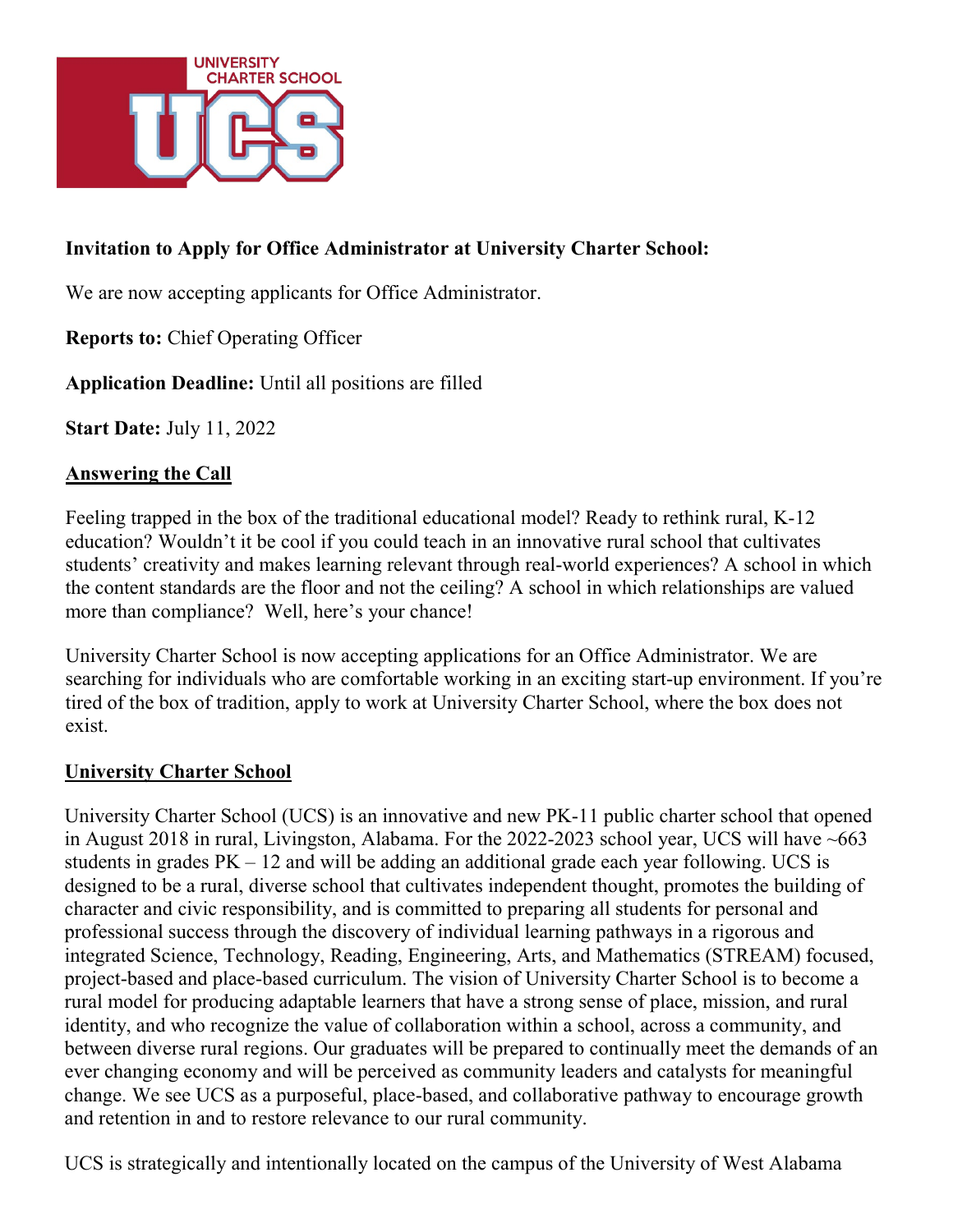and was created in partnership with the University of West Alabama. UCS faculty and students will leverage the assets of the University through hands-on partnerships and academic projects with participating colleges and divisions that span health care, education, and the arts, to name a few.

UCS's approach to education is unique in a number of ways:

- **Location:** The school's location on the University of West Alabama campus in rural Sumter County, Alabama, will provide students with the opportunity to build rich and ongoing relationships with each other and benefit from the programs and opportunities available on campus and in our community. Sumter County, our rural community, has been challenged by a lack of high quality educational opportunities, a decline in overall child well-being, high poverty rates, high unemployment rates, low per capita income, and depopulation. UCS was created out of a partnership between the University of West Alabama and a rural, impoverished community in an effort meet the educational needs of the children. By nurturing the diversity of a divided community, UCS presents a solution to the unique educational challenges that face rural communities by providing a blueprint for others to follow, as well as presents opportunities to demonstrate and implement PK-12 best practices in a rural setting.
- **Curriculum:** UCS's curriculum is project-based and place-based, which will provide students with real-world local connections to what they are learning in school. Students will also have the autonomy to direct their course of study, allowing them to pursue academic work and projects that inspire them.
- **Diverse by design** Last but not least, UCS will ensure that a diverse group of students can take advantage of all of the opportunities this school will offer.

# **Roles and responsibilities**

- Arrives at work by 7:00 AM. Work hours are 7:00 AM 3:30 PM daily.
- Serves as school's switchboard operator, answering phone calls in a pleasant and informed manner and provides information to parents and students. Provides information on a variety of topics, including rules, disciplinary measures, and daytoday operations of the school. Delivers messages and transfers phone calls appropriately.
- The Receptionist Desk serves as the faculty/staff information station. All faculty and staff should direct questions to reception first and they can then be directed to the appropriate person in the building. It is the responsibility of the Receptionist to understand the organizational structure and who is responsible for what.
- All housekeeping requests should be communicated to the receptionist for distribution to housekeeping.
- Manages the front door doorbell and security system (School Pass) and is in charge of approving/denying entry to the facility. Manages visitor building security and is aware of and responsible for all building security policies for visitors.
- In charge of scheduling and maintaining activities and events on master school calendar and internal calendar.
- Daily Attendance duties as delegated
- It is the responsibility of the Receptionist to read and know the Board Student Arrival and Dismissal policy.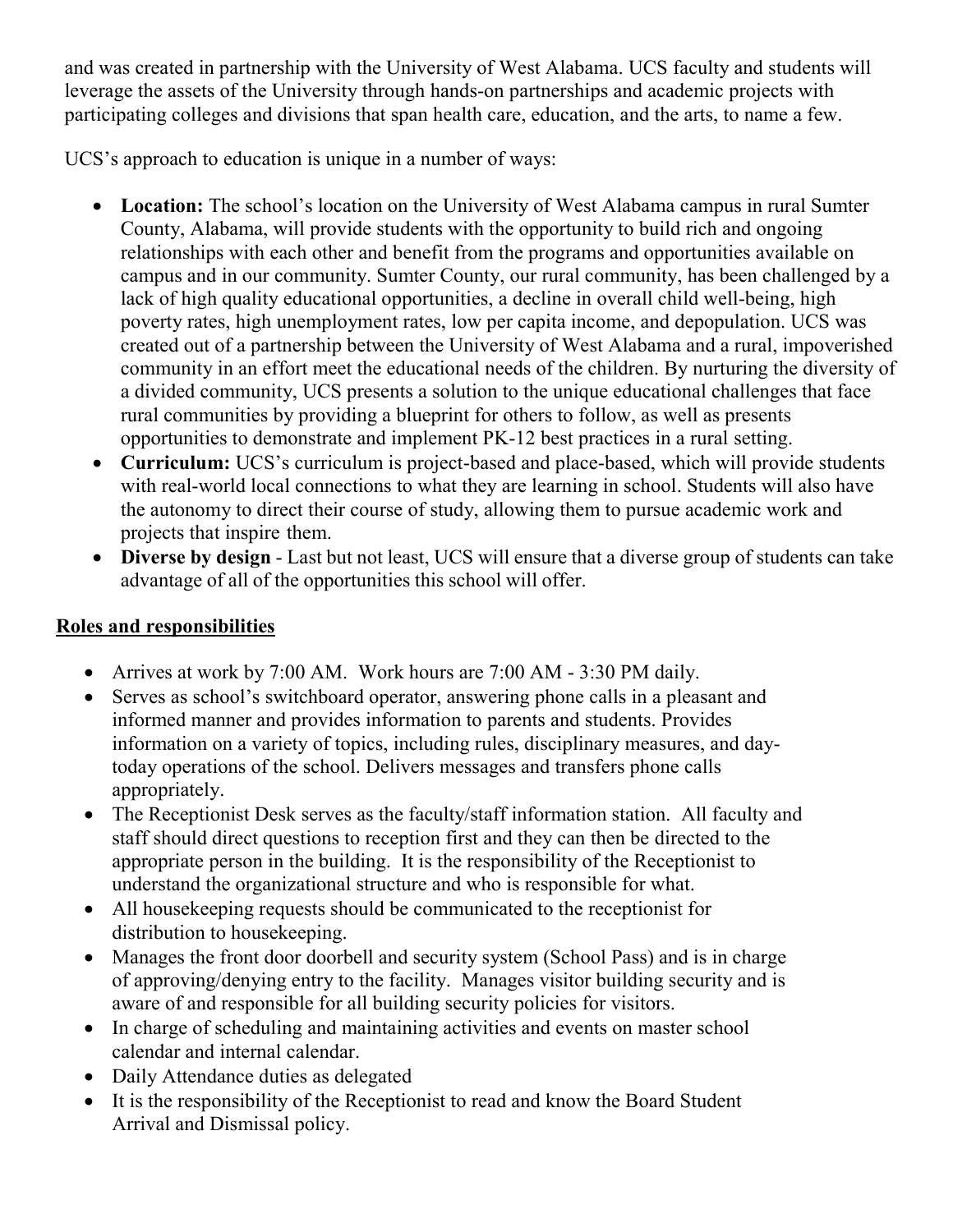- It is the responsibility of the Receptionist to read and know the Student Handbook and enforce any applicable policies (policy manual) or procedures that relate to the front office.
- It is the responsibility of the Receptionist to read and know the information advertised in the Blazer Bulletin and the weekly Faculty Focus as well as advertised on Social Media so that they can answer questions related to this information.
- It is the responsibility of the Receptionist to be familiar with and comfortable with using all forms and documents on the faculty/staff google drive so that they can direct faculty and staff to the correct form or document as needed.
- Promptly greets all visitors to the school and takes care of their needs to the best of his/her ability in a friendly and professional manner
- Maintains a welcoming, clean and organized environment and physical appearance of the front office, front foyer, all common offices spaces and break room areas of the school
- Manages the schedule for all-call announcements needed daily. Schedule and content provided by Principal/Administrator.
- Organize and manage the Lost and Found and responsible for keeping it tidy and distributing clothing to students if labeled.
- Shares information broadly with administrators, teachers, and students' families through emails, flyers or phone calls, ensuring that necessary information is properly transmitted.
- Manages telephone voice message system (notification of office hours, inclement weather, and other recorded messages on voice mail system)
- In charge of scheduling and hosting all parent/staff/community meetings and interviews for office administrators
- Maintains inventory and ordering of general office supplies.
- Maintains inventory and ordering of all supplies needed for supply room, copy room, break rooms, coffee machines, etc.
- Works with the Operations Assistant to be aware of substitute placement daily and assist in recruiting subs as needed.
- Supervises attendance and duties of student office aides.
- Operates various types of office equipment such as copiers, scanners, etc. and has a working knowledge of all office equipment so as to be prepared and proficient in fixing minor problems (ink toner, out of paper, etc.). Training to be provided by Technology Coordinator as needed and requested.
- Maintains confidentiality of sensitive data and information pertaining to employees and individual students and/or overall program
- Manages the front office during summer office hours as assigned
- Regular and punctual attendance required.
- Work as part of a team with administration and other front office personnel.
- Performs various clerical and office support for the administrative team.
- Performs other related duties as assigned.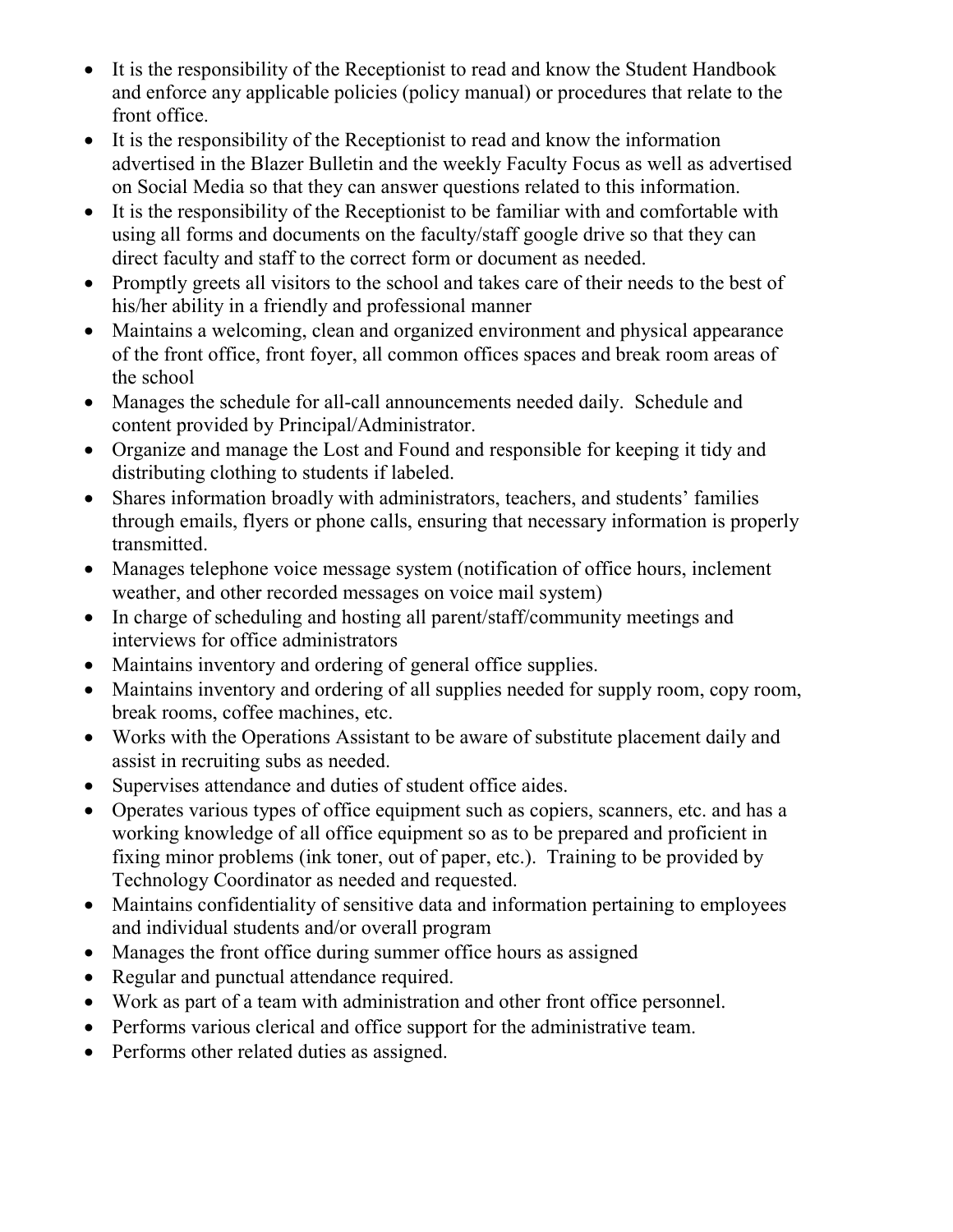#### **Qualifications**

The strongest candidates will have the following certifications, skills, and experiences:

- Bachelor's or Associate's degree from an accredited college or university is preferred.
- High school diploma or GED required.
- At least three years of experience in a receptionist or high-level clerical role.
- Excellent organizational skills and ability to prioritize workload.
- Strong communication skills. Ability to communicate effectively with administration, teachers, staff and parents, including composing letters, outlines, memoranda, and basic reports.
- Demonstrated experience with computer systems, and applications such as Microsoft Word and Excel, and Google Documents is required.
- Ability to create documents, forms, spreadsheets, etc., is required.
- Experience effectively working with the public is highly desirable.
- Background clearance through ALSDE.

# **Salary and benefits**

UCS offers a competitive salary dependent upon degree, licensure and experience and comprehensive benefits package including health insurance and retirement.

# **Apply**

If your experiences and passion make you a great fit for the role, please complete an application. UCS uses an online application system designed to be an easy and efficient way for you to apply. All available positions are listed in [TeachAlabama.](https://ats1.atenterprise.powerschool.com/ats/app_login?COMPANY_ID=00008500) Applicants interested in vacancies with UCS must complete an online application. If selected for a position, additional information is required including a background check/fingerprint review, proof of citizenship, and valid identification.

# **Online Application Instructions**

# **First Time Users**

**Step 1:** Go to Applicant Login

**Step 2: Click on Create an Account** 

**Step 3:** Select a Username and Password. You will use this login information any time you want to apply.

**Step 4:** Build an application by clicking on the Create Application link. This application can be saved and used to apply to more than one job opening.

**Step 5**: If you are ready to apply, complete the application with information and materials for the specific job opening. Make sure you have attached your resume, cover letter and any other pertinent documents in the add attachment section before you apply to a specific job.

# **Apply Now**